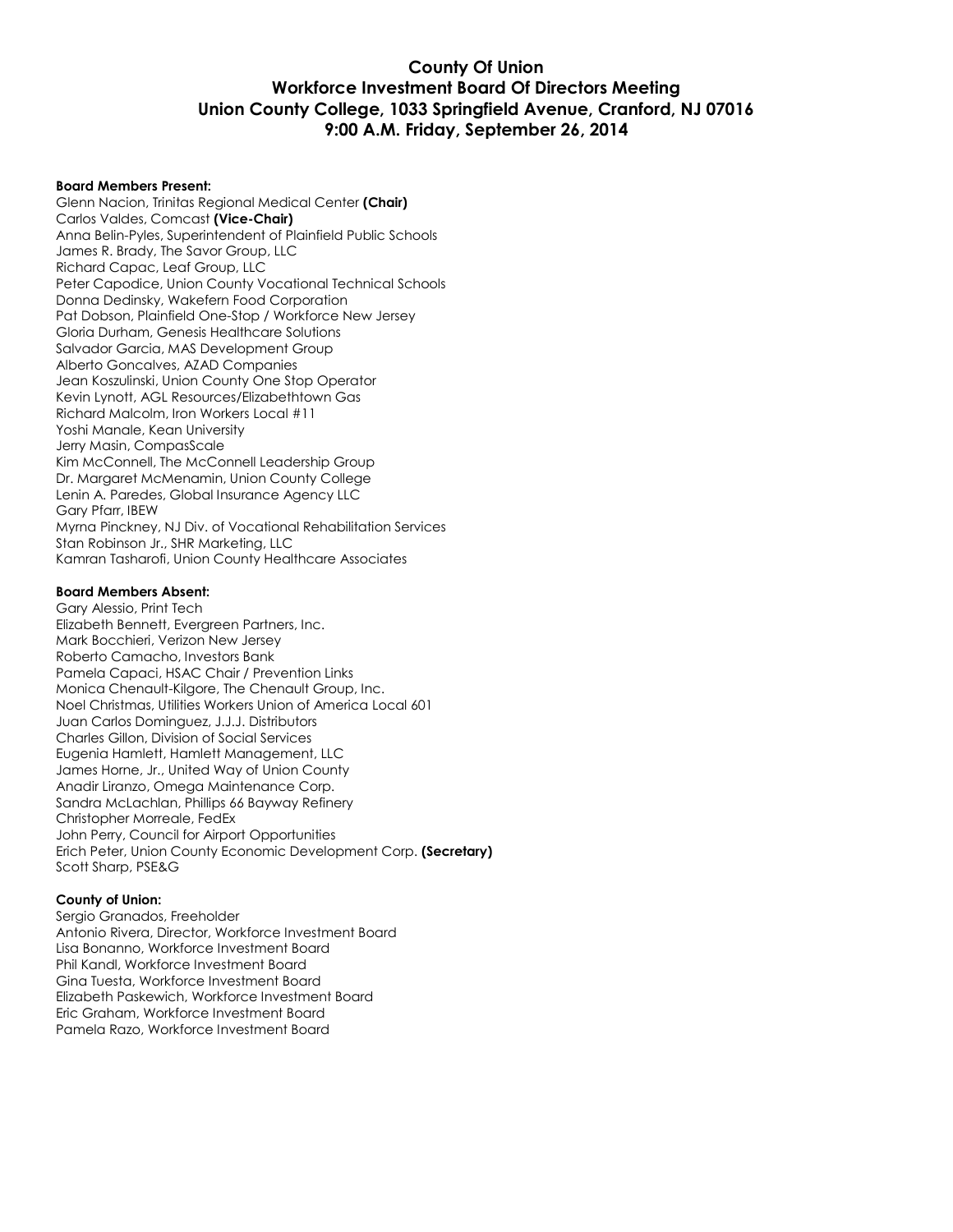## **County Of Union Workforce Investment Board of Directors Meeting Union County College, 1033 Springfield Avenue, Cranford, NJ 07016 9:00 A.M. Friday, September 26, 2014**

# **I. CALL TO ORDER**

The meeting was called to order by Workforce Investment Board (WIB) Chairman Mr. Glenn Nacion at 9:20 a.m.

# **II. OPEN PUBLIC MEETINGS ACT**

Ms. Gina Tuesta read the Open Public Meetings Act Statement.

# **III. ROLL CALL**

Ms. Gina Tuesta conducted the Roll Call.

# **IV. APPROVAL OF THE June 27, 2014 MEETING MINUTES**

Alberto Goncalves made a motion to approve the June 27, 2014 Meeting Minutes as presented. It was seconded by Richard Capac and carried unanimously.

## **V. MEMBERSHIP APPOINTMENTS / REAPPOINTMENTS**

No appointments/reappointments presented.

# **VI. WIB Director's Report**

Mr. Antonio Rivera discussed the following Workforce Investment Board updates:

- The Workforce Investment Board logo has been updated. This new logo will provide greater recognition to the Department of Economic Development and the Workforce Investment Board.
- The next Business 2 Business Networking Event is scheduled for October 29<sup>th</sup> at the Red Knot Restaurant at Galloping Hill Golf Course in Kenilworth. Three thousand marketing mailers are expected to go out; a 10% attendance rate from that marketing campaign is expected.
- In review from the last WIB meeting, the Workforce Investment Board is working with the Union County Board of Chosen Freeholders, Union County College Industry-Business Institute, Union County Economic Development Corporation, Elizabeth Development Company, and the City of Elizabeth, on the development of the Workforce Innovation Business Center at the Jersey Gardens Mall.
- Focus for the curriculum of the Soft Skills program at Workforce Innovation Business Center has stemmed from review of a Skills Pyramid. The base of the pyramid starts with Basic Skills, leading to Foundational Skills, followed by Achievement Skills, concluding with Occupational Skills at the top. Employability Skills focused on the two middle tiers, Foundational Skills which consist of Communication Skills, Customer Service, and Organization Skills, Achievement Skills can include Leadership, Writing, Planning, Research, and Problem Solving.
- Employers will also be welcomed to the Workforce Innovation Business Center to provide real feedback of what workforce skills are needed and what seems to be lacking.

# **VII. One Stop Operator Report –**

Jean Koszulinski, One Stop Operator, provided a report regarding the Union County One Stop Career Centers.

• The three case managers that the County recently hired have started working; they are partaking in updated training with the rest of the case management staff. There are plans to hire three additional staff.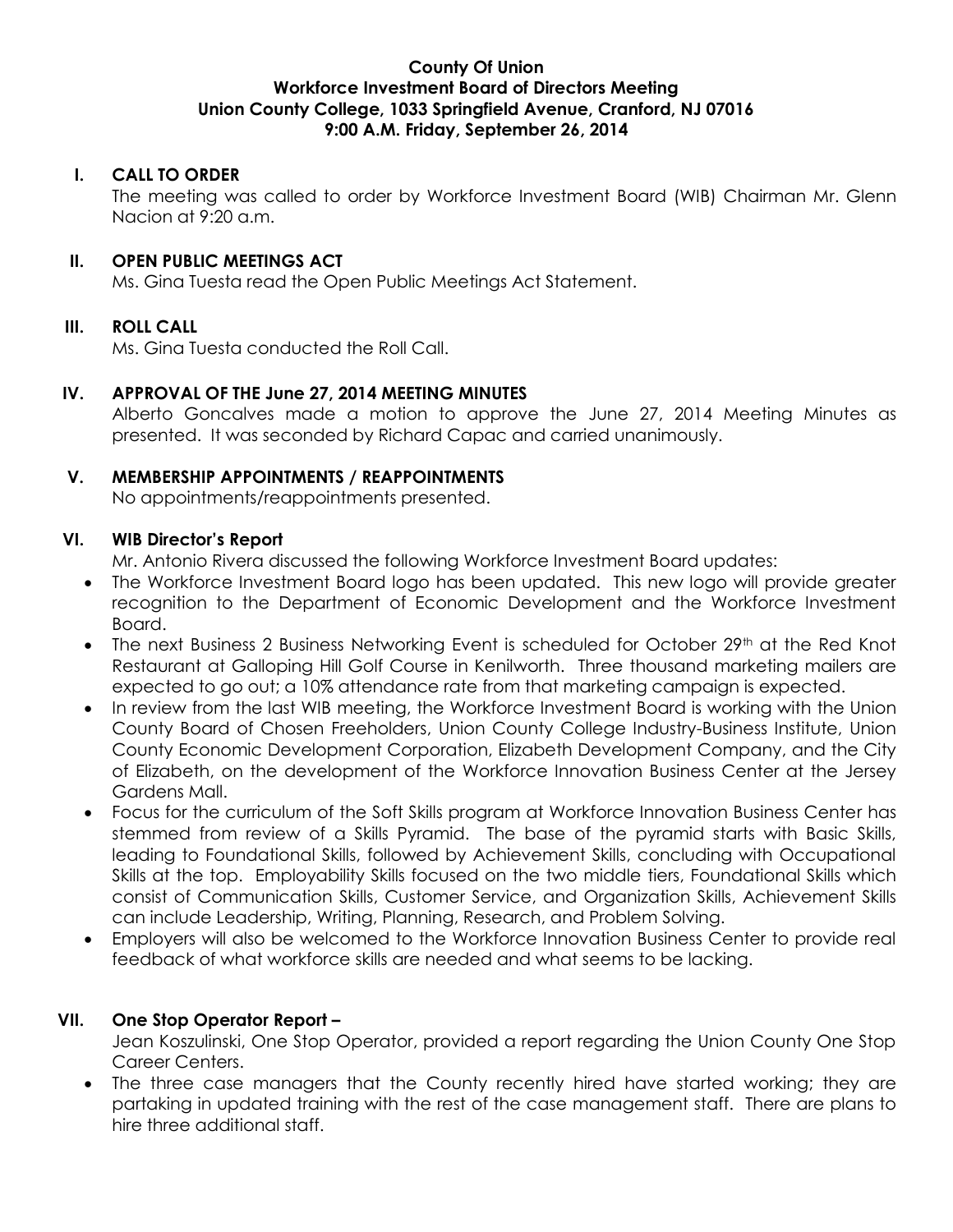- Plainfield and Elizabeth One Stop offices are in the process of streamlining services; this includes providing case management services to "drop-ins" every day during specified hours.
- Positive Recruitment sessions have recently been held resulting in approx. 60 placements.
- Reentry Job Fair is coming up in the near future for the Reconnections Program. Providing these resources to this population is extremely helpful as employment can be difficult to find.
- Due to the sale of Runnells hospital the One Stop Rapid Response Team will be on site at Runnells providing services. A Job Fair on October 16<sup>th</sup> will also be held for Runnell's employees.

Lengthy Discussion regarding Fidelity Bonds followed.

## **VIII. Committee Reports**

# **1. One-Stop Committee**

Glenn Nacion reported on behalf of the One-Stop Committee. The last meeting was held on September 19, 2014 at Investors Bank in Springfield, NJ. This meeting was a joint One-Stop/Adult Education and Literacy meeting. Maria Heidkamp from the Rutgers Heldrich Center for Workforce Development was in attendance. She discussed the process of the Union County One Stop Evaluation as well as the State One Stop System.

Kim McConnell discussed on behalf of the Adult Education & Literacy Committee the SWOT (Strengths, Weaknesses, Opportunities, and Threats) associated with Adult Literacy. It was discovered through the SWOT analyses that communication between the Adult Literacy vendors and the One Stop are somewhat siloed and better integration is needed. The joint committee meeting accomplished so much in bringing light to this issue and will help with better integration of services in the future.

Vendors were in attendance to discuss how the referral process works for them, and where improvements can be made in communication between them and One Stops. The attendance of the vendors and their feedback was crucial in improving integration.

Jean Koszulinski mentioned that steps to better improve the One Stops are already happening. Currently new bi-lingual staff members have been added and there is a new initiative to provide a formalized training to all staff members.

## **2. Adult Education & Literacy Committee**

See One-Stop Committee Report

## **3. Disability Issues Committee**

No new business reported

**4. Business & Industry Committee** No new business reported

## **5. Youth Investment Council**

No new business reported